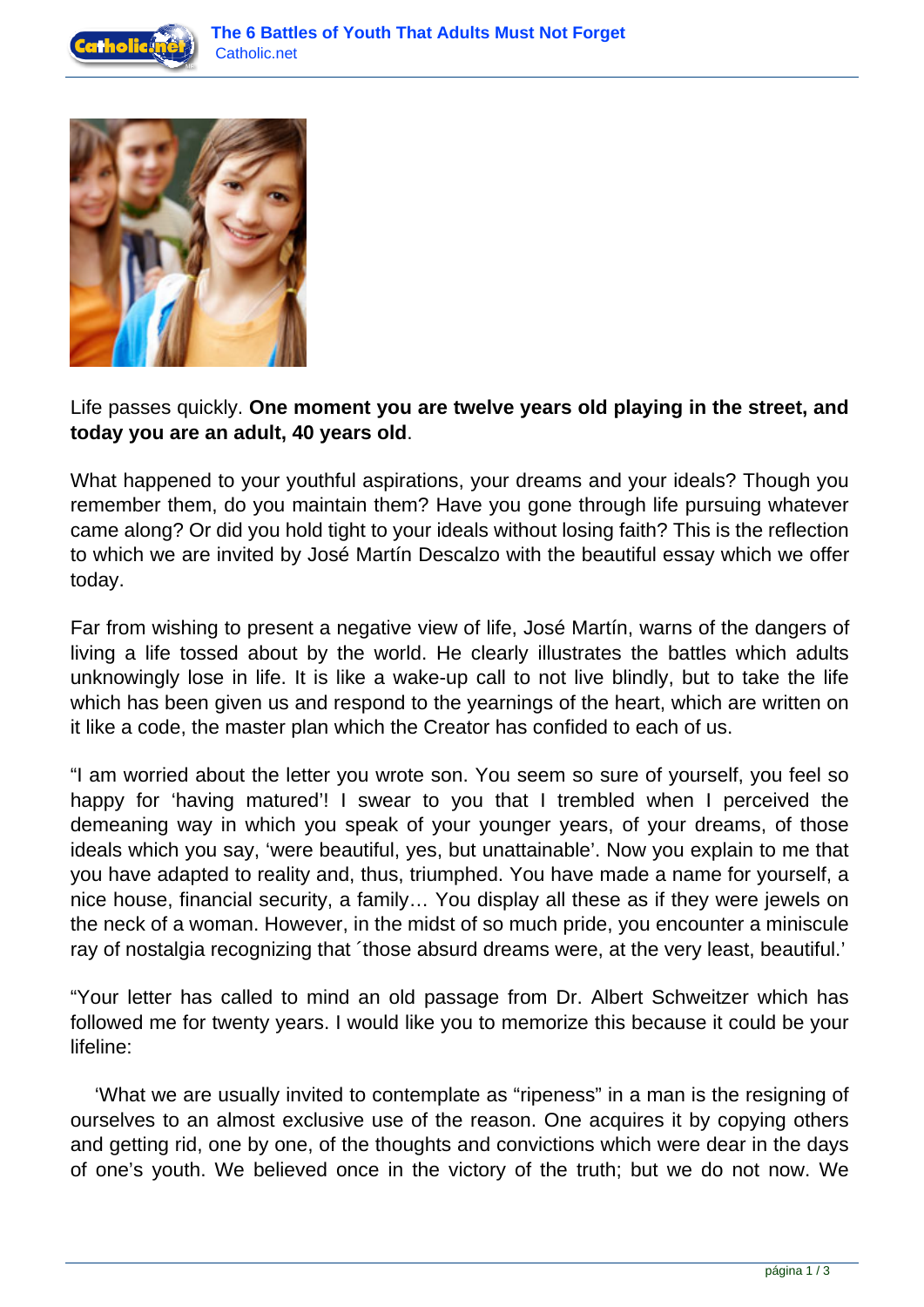

believed in our fellow men; we do not now. We believed in goodness; we do not now. We were zealous for justice; but we are not so now. We trusted in the power of kindness and peaceableness; we do not now. We were capable of enthusiasm; but we are not so now. To get through the shoals and storms of life more easily we have lightened our craft, throwing overboard what we thought could be spared. But it was really our stock of food and drink of which we deprived ourselves; our craft is now easier to manage, but we ourselves are in a decline.' (p. 130 Albert Schweitzer: An Anthology)

I read these words when I was little more than a child, and they have never left me, because I have seen in them the exact portrayal of hundreds of lives. So is growing up really that terrible? Is living nothing more than a leaving behind? Is what we call 'maturity' nothing more than growing old, resignation, the entrance into the barracks of mediocrity? I would like you, my friend, to dare review this list of 6 battles before displaying so much pride. Ask yourself what defeat you face, certain that from these you will deduce what remains of your humanity:

### **First Battle: Love of Truth**

The first fight on the battlefield is for Love of Truth. It is usually the first thing which is lost. During the years as a student one had committed to live truthfully in the future, but one quickly discovers that on this earth deceit is more useful and profitable than truth. The latter "will never get you anywhere", and although it is said that lies have very short legs, liars know how to advance very quickly. You open your eyes and see slobs and losers progressing alongside you. One day, you too, son, smiling, taking coats, opening doors, rolling out the carpet, will throw overboard the uncomfortable truth. That day, son, you will suffer the first defeat, you will take the first step which alienates you from your own soul.

### **Second Battle: The Fight for Trust**

The second battle takes place on the grounds of trust. One enters life believing that people are good. Who would deceive us? If we hate no one, who would hate us? Therein is the first blow. It may be a stupid prank or even a betrayal which unhinges our soul precisely because we are not able to understand it. Our injured soul swings from one side to the other. People are evil, we think. We surround our interior castle with barbed wire, we install a draw bridge to reach our soul, our heart cannot be entered without a passport. A soul covered in thorns is the second defeat.

# **Third Battle: Conserving Ideals**

The third battle is more serious because it occurs in the world of ideals. One is no longer trustful of other people, but still believes in the great causes of youth: work, faith, family,